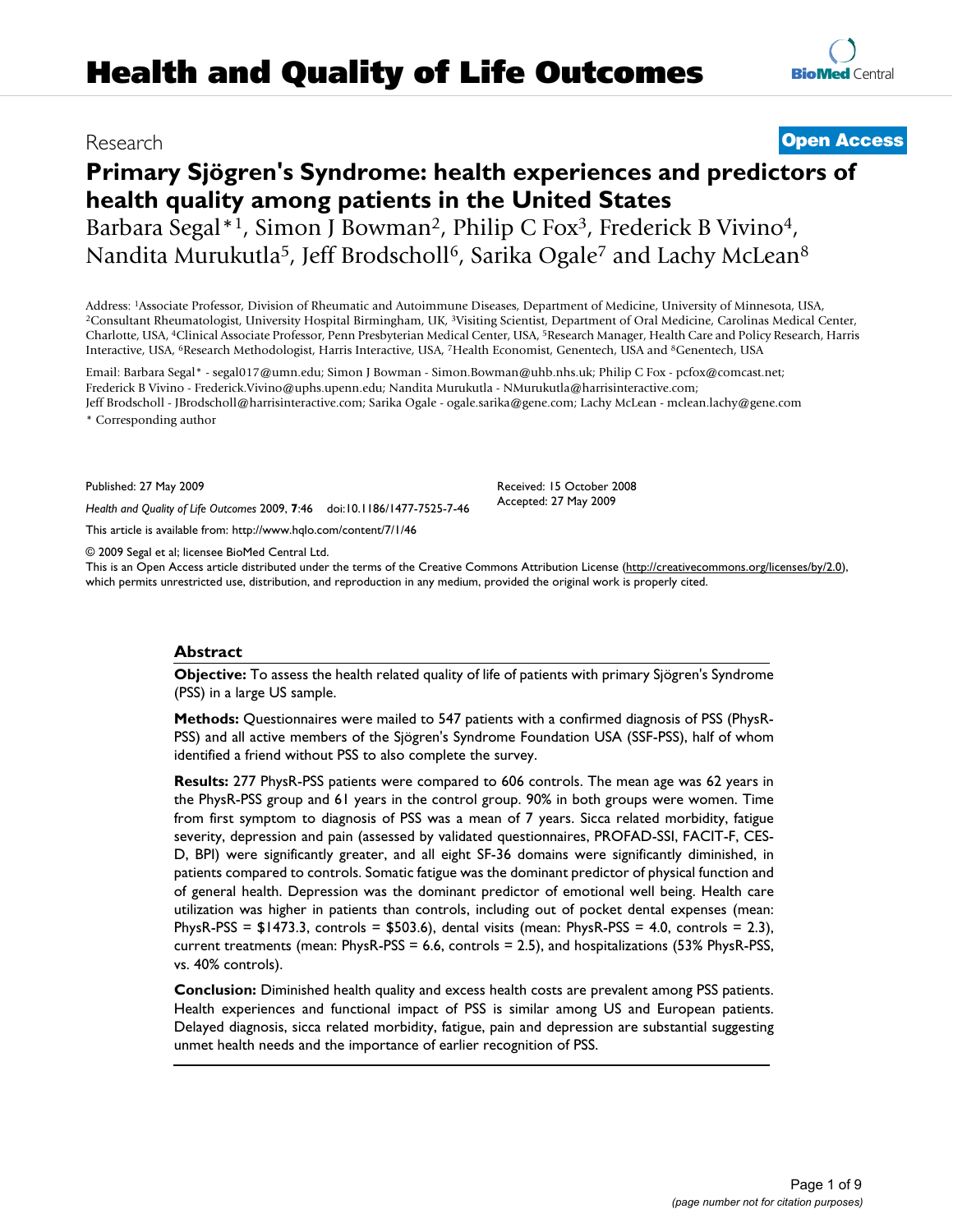Primary Sjögren's syndrome (PSS) is a chronic, systemic autoimmune disorder characterized by inflammation of exocrine glands and functional impairment of the salivary and lachrymal glands [\[1\]](#page-7-0). Females are affected nine times more frequently than males. Previous European studies have demonstrated significant reductions of healthrelated quality of life in PSS patients, [\[2-](#page-7-1)[8](#page-7-2)]. However, despite the fact that PSS is a common disorder which significantly impacts health status, the effect of PSS on a broad spectrum of quality of life domains including economic resources, work status, leisure activities and interpersonnel relationships has not been well studied. Because PSS is predominantly diagnosed in peri-menopausal women, there is very limited data concerning the health status of younger women particularly those of child bearing age, as well as limited data concerning the health status of men with PSS.

While earlier studies have concluded that PSS is a condition that affects patients physically, psychologically and socially, the factors contributing to diminished health quality in PSS are not well understood. A small study by Sutcliffe demonstrated that with the exception of oral damage, end organ damage was uncommon in primary SS, yet the degree of functional disability was as great in patients with primary SS as in those with SLE[[3](#page-7-3)]. Strombeck investigated health related quality of life in 42 Swedish women with PSS[[5](#page-7-4)]. All 8 scales of the SF-36 were significantly decreased and the percentage of patients not working due to disability was similar among patients with PSS, RA and Fibromyalgia. PSS patients tended to score worse on the psychological scales and experienced better physical function than the RA patients, while the fibromyalgia patients experienced lower levels of health quality on all 8 SF-36 scales compared to both patients with RA and PSS. To date, the relative effects of pervasive symptoms including fatigue, pain, psychological distress and xerostomia on health quality are sparsely documented in the PSS literature; hence the precise causes of diminished functioning in PSS remain unclear.

A recent study of 111 patients with PSS by Champey emphasized the importance of the psychological dimension on results of the SF-36. Fatigue and pain, but not dryness, were correlated with both quality of life and psychological distress[\[7\]](#page-7-5). There is limited and inconsistent data regarding the impact of sicca symptoms on health quality. Small sample size and differences in the assessment instruments used make this data difficult to interpret[\[9,](#page-7-6)[10\]](#page-7-7). The present study was designed to address these gaps in the PSS literature and to provide a systematic investigation of the health experiences of a large cohort of PSS patients in the United States. In order to provide a comprehensive picture of the health status of PSS patients, data was collected on multiple aspects of health quality including resource utilization, out of pocket expenses, and employment status as well as clinical manifestations.

# **Methods**

# *Overview*

Sjogren's patients were recruited through multiple sources to create a representative sample. In addition to a physician-verified cohort of patients (our core sample), we also created a large comparison group of Sjogren's patients for cross-validation purposes by recruiting all active patient members of the Sjogren's Syndrome Foundation (SSF). 'Healthy' controls were recruited through the SSF patients through a process of peer nomination. Data were collected through a mail survey between January 1 and July 31, 2007. Survey responses were anonymous. The study received approval from the Western Institutional Review Board (IRB), and where appropriate, the local IRB's with which the referring physicians' clinics were associated.

# *Sample*

PSS patients with a confirmed diagnosis according to the 2002 AECG criteria [\[11](#page-7-8)] were recruited through nine highvolume clinics across the United States (referred to as "PhysR-PSS"). To protect the patient's identity, the surveys were sent to the physician offices for distribution among eligible patients. We asked the nine physicians to identify from their records all patients classified as having PSS according to the 2002 AECG criteria. We asked physicians who had 100 or fewer patients with PSS to recruit all eligible patients for the survey. We asked physicians who had more than 100 eligible patients to select 100 patients at random and recruit them for the study. Subjects recruited through the Sjogren's foundation (SSF-PSS) were classified as "possible" PSS if they reported a diagnosis of Sjogren's syndrome and history of a positive minor salivary gland biopsy and/or a positive anti-SSA/Ro or anti-SSB/La test result. Questionnaires were also mailed to all active patient members of the Sjögren's Syndrome Foundation ("SSF-PSS"), half of whom were asked to recruit a friend of the same age and gender and without a diagnosis of SS to provide a community control group ("controls"). Patients were specifically instructed not to recruit a relative. Subjects who self-reported a diagnosis of a rheumatic co-morbidity (rheumatoid arthritis, systemic lupus erythematosus, mixed connective tissue disease, myositis or scleroderma) were eliminated from both the patient and the control groups.

# *Questionnaire*

We devised an extensive health questionnaire: the ASSESS survey (Assessment of Symptoms and Experiences of Sjögren's syndrome) for this study based on recommendations of a panel of Sjogren's investigators. The survey included questions regarding co-morbid conditions and previous health problems that were considered secondary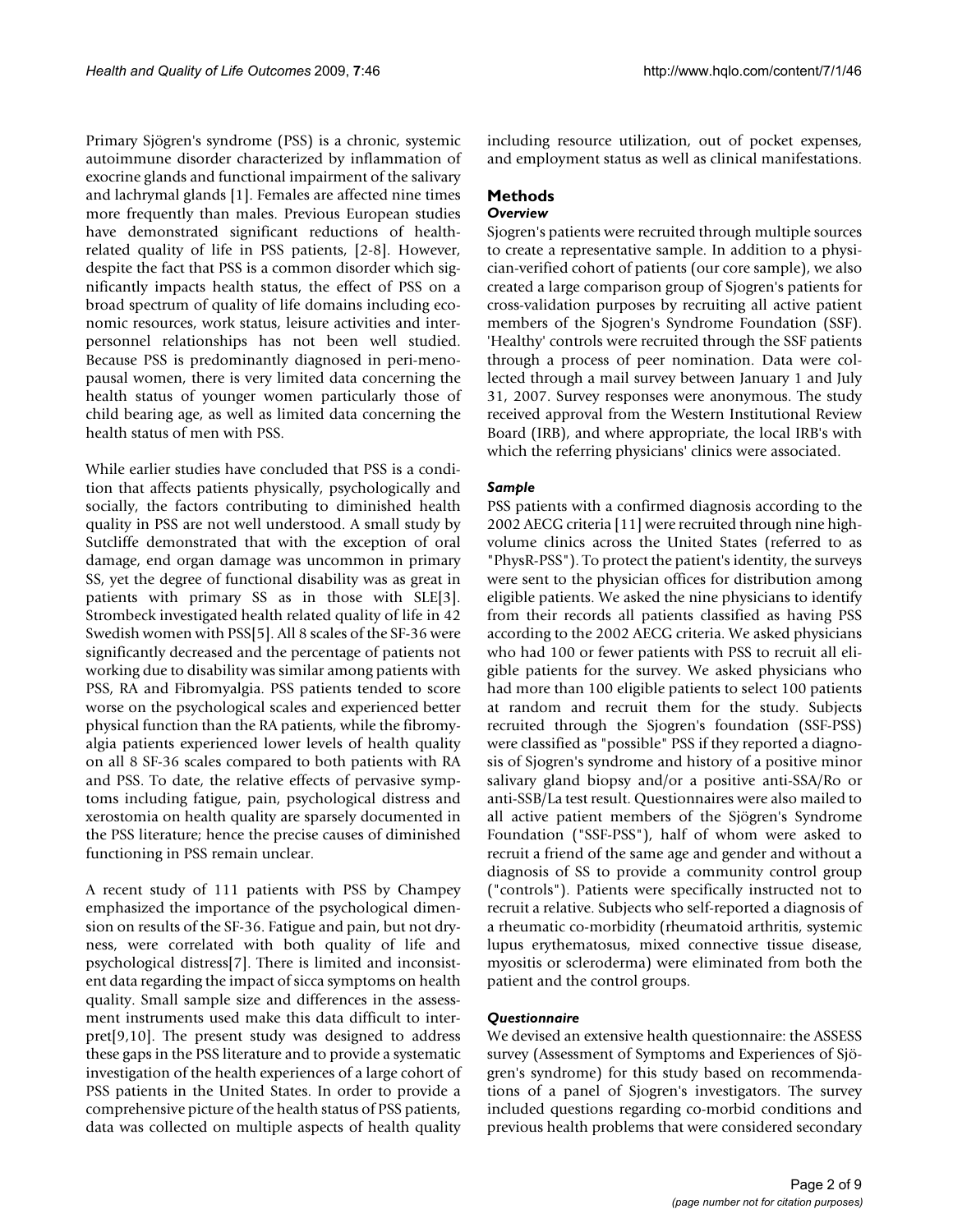to or possibly associated with Sjogren's. A draft questionnaire was administered to 5 patients with Sjogren's syndrome and revisions were made based on their feedback. No additional validation was undertaken. Key health domains addressed included: frequency and severity of symptoms, diagnostic timeline and path to diagnosis, health conditions experienced, treatments used, provider visits, hospitalizations within the past 5 years, dental visits and costs of dental care as well as the overall impact of Sjogren's on activity, family and social life. The ASSESS questionnaire also included pre-validated instruments for measurement of pain, fatigue, depression and cognitive symptoms. Health related quality of life was assessed with the Medical Outcomes Survey Short Form-36, (SF-36)[\[12](#page-7-9)]; pain with the modified Brief Pain Inventory, (BPI)[\[13\]](#page-7-10); fatigue with the Functional Assessment of Chronic Illness Therapy, (FACIT-Fatigue)[\[14](#page-7-11)], and the Profile of Fatigue and Discomfort-Sicca Symptoms Inventory, (PROFAD-SSI)[[8](#page-7-2)]; cognitive symptoms with the Thinking scale[[15](#page-7-12)] (for more details on this scale see Additional file [1,](#page-7-13) Table S1); and, depressed mood with the Center for Epidemiologic Studies Depression Scale(CES-D) [[16\]](#page-7-14). The PROFAD-SSI was also used to assess sicca severity.

# *Description of the instruments used*

The PROFAD-SSI is comprised of eight domain scores that reflect different manifestations of fatigue and sicca. The domain scores, including somatic and mental fatigue domains, may be used independently or combined into a composite fatigue score (ProF), or further summarized to indices of fatigue and discomfort (PROFAD index) and sicca severity (SSI index). PROFAD domain scores range from 0 to 7 and PROFAD-SSI summary indices range from 0 to 28, with higher scores indicating worse functioning. The BPI is scored into two measures – pain severity and pain interference – that range from 0 to 10 with higher scores indicating worse functioning. The Thinking scale is a 6 item subjective cognitive index. It was developed as part of a disease specific Lupus Qualtiy of life index and while it has been shown to have good internal consistency and test-retest reliability, [\[15](#page-7-12)] in a study of 121 subjects with SLE, the index has not been previously validated in primary Sjogren's. The Thinking scale provides a single score that can range from 0 to 100 with higher scores representing poorer functioning. The CES-D scale results in a single score that can range from 0 to 60; a score greater than 16 indicates depression, a score greater than 27 indicates severe depression. The FACIT-F results in a single score that can range from 0 to 52, with higher scores representing better functioning. Each of the eight SF-36 domain scores – physical functioning, emotional wellbeing, role limitations due to physical functioning/emotional functioning, energy/fatigue, social functioning,

pain, and general health – can range from 0 to 100 with higher scores representing better functioning.

# *Statistical Methods*

# *Group comparisons*

Univariate ANOVAs and 2-way chi-square tests were conducted to assess the statistical significance of overall differences between the various participant groups. ANOVAs that were significant ( $p \le 0.05$ ) and that entailed comparisons between three or more groups were followed up with Fisher Least Significant Difference tests to determine which groups were significantly different from one another on the scale or item in question. Similarly, chisquare tests that were significant ( $p \le 0.05$ ) and that entailed comparisons between three or more groups were followed up with separate chi-square tests.

# *Regression Analyses*

Linear regression analysis was used to investigate the contribution of sicca symptom severity (SSI), somatic fatigue (domain score from the PROFAD-SSI), mental fatigue (domain score from the PROFAD-SSI), depression (CES-D), pain severity (BPI) and cognitive symptoms (Thinking scale) to quality of life, as defined by the physical functioning, emotional well-being and general health SF-36 domains. Scale scores were used as predictors and age and disease duration were used as covariates. For each dependent variable, the analysis was run two ways, once with each of the critical predictors (i.e. minus age and disease duration) entered into their own regression equations, and once with all of the critical predictors and covariates entered into a single multivariate regression model. The regression analyses were run for each of the two PSS patient groups and for the controls. An effect was said to be reliable if the parameter estimate for the associated predictor was significant by a 2-tailed t-test at  $p < .05$ .

# **Results**

Of the 547 surveys sent to investigators' practices, 281 (51%) were returned completed. Four surveys were identified as duplicates and excluded; analyses were therefore based on 277 PhysR-PSS patients. Of the 8, 694 surveys mailed to SSF members, 3,939 (45%) were returned completed and of these 1,225 were classified as 'possible' PSS according to the eligibility criteria. Since the diagnosis of PSS could not be directly confirmed in the SSF patient group, these data were not included in the analysis, however we found that the clinical characteristics and demographics were, in almost all respects similar, to the verified PSS patients identified through the investigators' practices and to previously reported referral based cohorts. It is of interest therefore to compare the data from the large community based SSF patient sample to the investigator referred sample and we have provided this analysis in the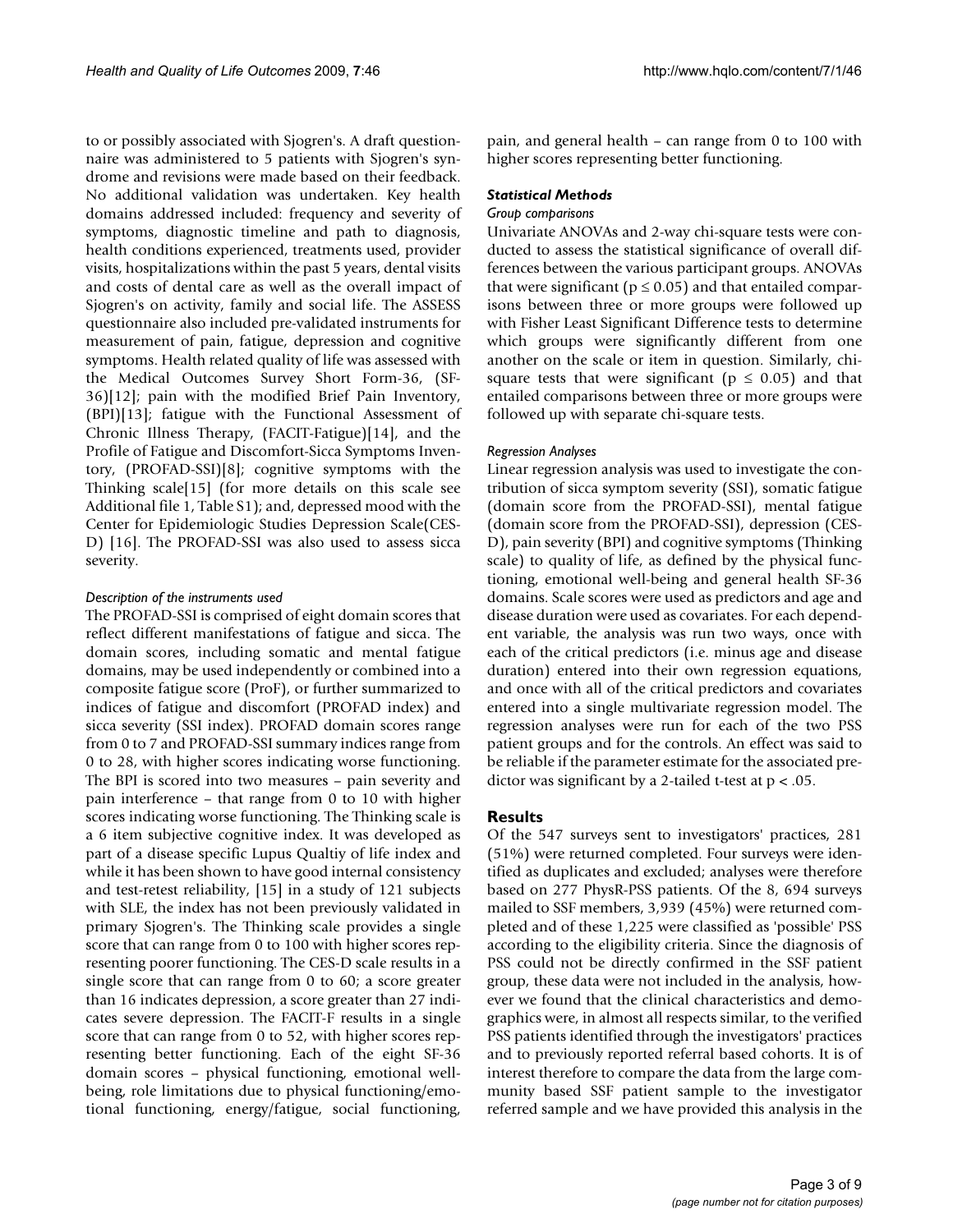additional section (see Additional file [2](#page-7-15), Tables S1 – S5). 630 surveys were received from non-SS controls. Of these, 24 were excluded from the control group as they had reported a diagnosis of SS or another rheumatic condition, leaving 606 non-SS controls.

# *Demographic and Clinical Characteristics*

Demographics and clinical characteristics of the patient and control groups are displayed in Table [1.](#page-3-0) The mean time from first symptom to diagnosis was 7 years for PhysR-PSS patients. Ocular and oral dryness were the most common presenting symptoms reported by 44% and 39%, respectively, of PhysR patients; detailed data regarding presenting symptoms has been described previously[\[17\]](#page-7-16). Key extra-glandular features such as Raynaud's, purpura, lymph node swelling or pain, and leucopenia were frequently experienced by PhysR-PSS patients. Morbidity related to severe longstanding oral and ocular dryness was significantly greater in patients compared to controls (Table [1\)](#page-3-0). The community-based SSF-PSS group demonstrated similar data albeit with a slightly higher female percentage (93%) and a lower frequency of vasculitis, CNS Sjögren's and Lymphoma than the PhysR-PSS sample (see Additional file [2,](#page-7-15) Table S1).

The impact of Sjogren's syndrome on health related quality of life was substantial. PSS patients were more likely than the non-SS adults to not be working due to disability (Table [1\)](#page-3-0). PhysR-PSS patients reported significant reductions in all eight domains of the SF-36 (Table [2\)](#page-4-0). Additionally, pain, fatigue, depressed mood and cognitive symptoms were significantly greater in patients compared to controls. Depression (CES-D =  $16$ ) was present in 37% of patients compared to 12% of controls. In order to assess the impact of gender and disability, and due to the small samples of men and work disabled in the PhysR patient group, the PhysR and SSF patients were combined in analyses comparing men with women and the work disabled with the employed (see Additional file [2](#page-7-15), Table S3). Gender did not have a statistically significant effect on any of the psychometric ratings. Patients who were unemployed due to disability reported significantly more pain, depression and cognitive dysfunction than those who were employed (all  $p$  values  $< 0.05$ ).

#### *Health Care Utilization*

Health care utilization among PSS patients was high. PSS patients were significantly more likely than controls to have been hospitalized in the past 5 years (PhysR-PSS =

#### <span id="page-3-0"></span>**Table 1: Patient profile: Demographics and clinical features**

| <b>Demographics and Clinical Characteristics</b>                         | <b>PhysR-PSS</b> | <b>Controls</b> |  |
|--------------------------------------------------------------------------|------------------|-----------------|--|
|                                                                          | $N = 277$        | $N = 606$       |  |
| Age (Mean $\pm$ S.D.)                                                    | $62 \pm 12.6$    | $61 \pm 12.2$   |  |
| Gender (% Female)                                                        | 90%              | 92%             |  |
| <b>Employment Status</b>                                                 |                  |                 |  |
| Employed (net)                                                           | 38%              | 49% (1,2)       |  |
| Not Employed (due to disability)                                         | $12%$ *          | 0%              |  |
| Disease Duration (Mean ± S.D.)                                           | $9.0 \pm 8.4$    | N/A             |  |
| Time from first symptom to diagnosis (Mean ± S.D.)                       | $7.1 \pm 9.4$    | N/A             |  |
| Extra-glandular Symptoms                                                 |                  |                 |  |
| Raynaud's                                                                | 51%              | 14%             |  |
| Forgetfulness                                                            | 67%              | 62%             |  |
| Depression (reported by patient)                                         | $54%$ *          | 41%             |  |
| Lymph node pain or swelling                                              | 41%              | 12%             |  |
| Muscle pain                                                              | 60%*             | 42%             |  |
| Joint pain                                                               | 78%*             | 52%             |  |
| Neuropathy ("pins and needles," tingling and/or numbness in extremities) | 70%*             | 41%             |  |
| Extra-glandular Conditions                                               |                  |                 |  |
| Purpura/petechia                                                         | 14%              | 4%              |  |
| <b>Vasculitis</b>                                                        | $17%$ *          | 2%              |  |
| CNS Sjögren's                                                            | $22%$ *          | 1%              |  |
| Leucopenia                                                               | 21%              | 5%              |  |
| Lymphoma                                                                 | $12%$ *          | 2%              |  |
| Lung Disease                                                             | $16%$ *          | 6%              |  |
| Ocular Sicca-related Disorders                                           |                  |                 |  |
| Chronic blepharitis                                                      | $30\%*$          | 5%              |  |
| Corneal scarring                                                         | 18%              | 2%              |  |

 $*_{\text{p}}$  < .05.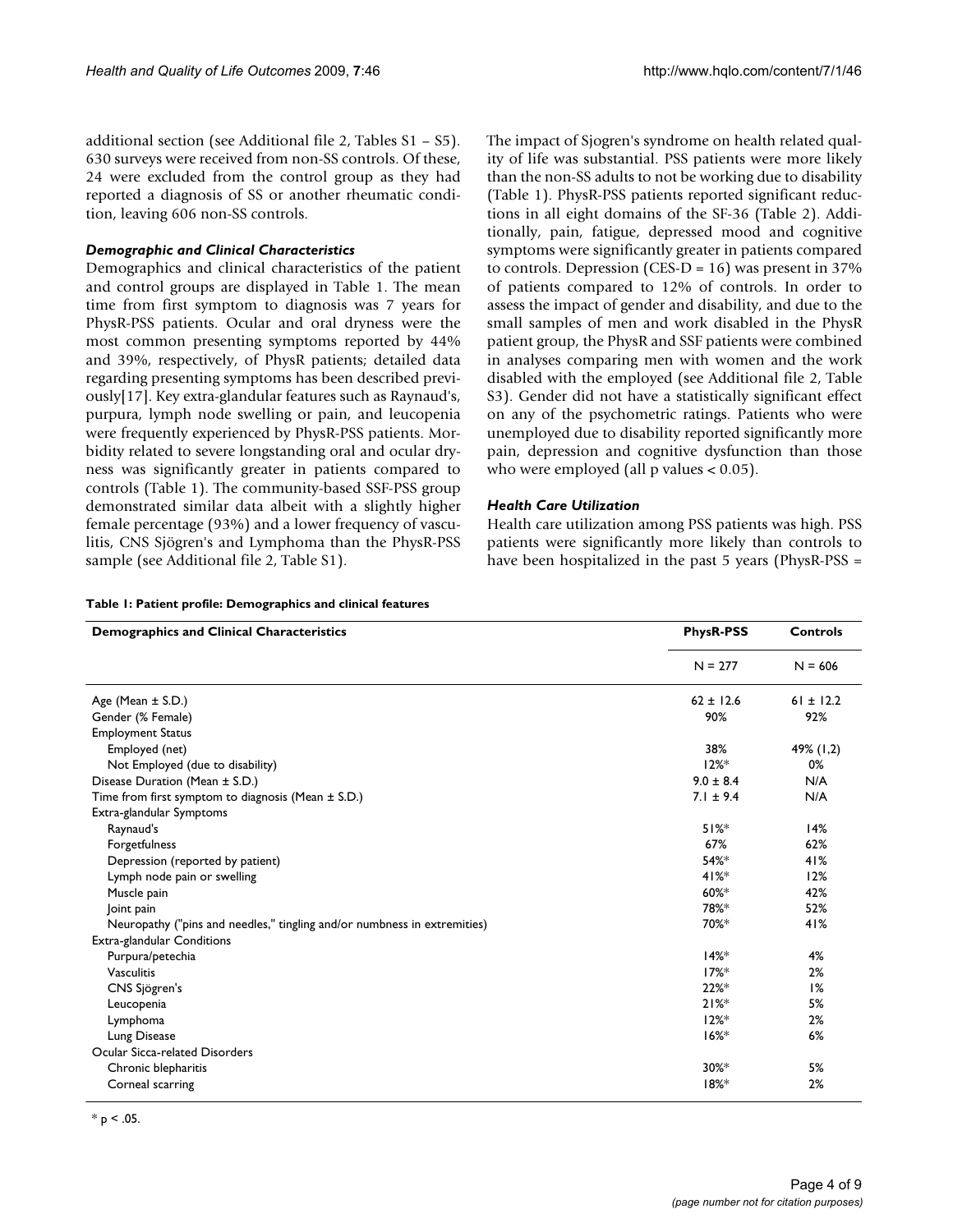#### <span id="page-4-0"></span>**Table 2: Severity/Impact of disease**

| <b>Scores on Prevalidated Instruments</b> | <b>PhysR-PSS</b> Controls |                               |  |
|-------------------------------------------|---------------------------|-------------------------------|--|
|                                           | $N = 277$                 | $N = 606$                     |  |
| SF-36 <sup>\$</sup>                       |                           |                               |  |
| <b>Physical Functioning</b>               | 61.1                      | $81.1*$                       |  |
| Role limitations - Physical               | 35.0                      | 78.0 *                        |  |
| Role limitations - Emotional              | 58.I                      | $86.3*$                       |  |
| Energy/Fatigue                            | 38.9                      | $62.2*$                       |  |
| <b>Emotional Well-being</b>               | 69.4                      | $78.5*$                       |  |
| Social Functioning                        | 65.2                      | $87.6*$                       |  |
| Pain                                      | 53.4                      | $77.0*$                       |  |
| General Health                            | 45.5                      | $72.6*$                       |  |
| <b>PROFAD - SSI@</b>                      |                           |                               |  |
| <b>PROF</b>                               | $5.3*$                    | 1.9                           |  |
| <b>PROFAD</b>                             | $10.1*$                   | 3.6                           |  |
| SSI                                       | $11.7*$                   | 3.0                           |  |
| $FACIT - Fatigue§$                        | 30. I                     | 43.0*                         |  |
| Modified BPI-SF@                          |                           |                               |  |
| Pain Severity                             | $3.9*$                    | 1.5                           |  |
| Pain Interference                         | $3.3*$                    | $\mathbf{1} \cdot \mathbf{0}$ |  |
| CESD <sup>@</sup>                         | $14.9*$                   | 7.7                           |  |
| Thinking@                                 | $30.1*$                   | 16.4                          |  |

\$ Higher scores indicate better functioning; @ Higher scores indicate worse functioning

 $*$  p < .05.

53%, controls =  $40\%$ ,  $p < 0.05$ ). They experienced more frequent infections, including urinary tract (PhysR-PSS = 44%, controls = 37%, *p* < 0.05), pneumonia (PhysR-PSS = 32%, controls =  $23\%$ ,  $p < 0.05$ ), and vaginal infections (PhysR-PSS = 38%, controls = 29%, *p* < 0.05). Differences in health care provider visits were largely accounted for by visits to a rheumatologist (PhysR-PSS = 94%, controls = 13%, *p* < 0.05), ophthalmologist (PhysR-PSS = 79%, controls =  $51\%$ ,  $p < 0.05$ ) or a neurologist (PhysR-PSS =  $49\%$ , controls =  $16\%$ ,  $p < 0.05$ ). PSS patients were also more likely than controls to use multiple medications (mean number of medications both prescription and over the counter medications) currently taken: PhysR-PSS = 6.7, controls =  $2.5$ ,  $p < 0.05$ ). Out-of-pocket spending for dental care was two to three fold higher in the patient group compared to the peer group (mean out-of-pocket spending in the past year: Phys R-PSS = \$1473.30; controls =  $$503.60, p < 0.05.$ 

#### *Predictors of Health-Related Quality of Life*

Respondents were asked to rate the impact of SS (or their "health" if non-SS controls) on various aspects of their life on four point scales, where 1 indicated no impact and 4 indicated a major impact. Patients reported a greater impact on multiple aspects of their lives than controls, including physical activity (PhysR-PSS = 2.6, controls = 1.8, *p* < 0.05), intimacy (PhysR-PSS = 2.5, controls = 1.5, *p* < 0.05), career (PhysR-PSS = 2.3, controls = 1.3, *p* < 0.05), daily activities (PhysR-PSS = 2.4, controls = 1.4, *p* <

0.05), social interactions (PhysR-PSS = 2.1, controls = 1.3, *p* < 0.05) and mental alertness (PhysR-PSS = 2.2, controls  $= 1.3$ ,  $p < 0.05$ ). Patients with more severe sicca symptoms reported significantly greater impact of Sjogren's syndrome on all activities (Figure [1](#page-5-0)).

The results of the multivariate regression analysis are shown in Table [3.](#page-5-1) Among the PhysR-PSS, sicca severity and disease duration were not significant contributors to impaired quality of life in any of the full models (with age and disease duration taken into account). Somatic fatigue was the only unique predictor of general health; pain severity and depression were the only unique predictors of emotional well-being, and physical functioning was predicted by age, pain severity and somatic fatigue. For emotional well-being, the dominant unique predictor of quality of life was depression, accounting on its own for 25% of the variance in the index among the PhysR-PSS patients. The contributions of both depression and fatigue are substantial and contribute uniquely to various aspects of disability.

#### *PROFAD-SSI*

We and others have previously carried out validation of this questionnaire in European patients with PSS, RA and SLE [[5](#page-7-4),[18](#page-7-17)[,19](#page-7-18)] but not in the USA. As indicated in Figure [2,](#page-6-0) the PROFAD-SSI distinguished between patients and controls on all domains of the scale: PSS patients reported more somatic fatigue, mental fatigue, arthritic symptoms, uncomfortably cold hands, oral dryness, ocular dryness, cutaneous dryness and vaginal dryness, all *t*s > 12.0, all *p*s < 0.001. Similar data was obtained using the summary PROF, PROFAD and SSI indices. Principal component analysis was used to investigate the internal structure of the PROFAD-SSI. Facet scores rather than individual items were used for ease of interpretation and presentation but gave similar results individual items (see Additional file [3,](#page-7-19) Tables S1 – S3). Aggregation of the individual PROFAD items into facet scores was supported by reliability analyses, which showed each of the facets to be highly consistent internally (range of Cronbach's alpha values: 0.74 to 0.97).

#### **Discussion**

This is the first study to investigate health status in a large cohort of PSS patients in the US and is the most comprehensive description to date of the burden of illness experienced by PSS patients. We documented reduced functioning among PSS patients in every domain of the SF-36, and increased utilization of health care services including medications, hospitalization rates, provider visits and out- of pocket expenses. Compared to their peer controls, PSS patients also reported greater work disability.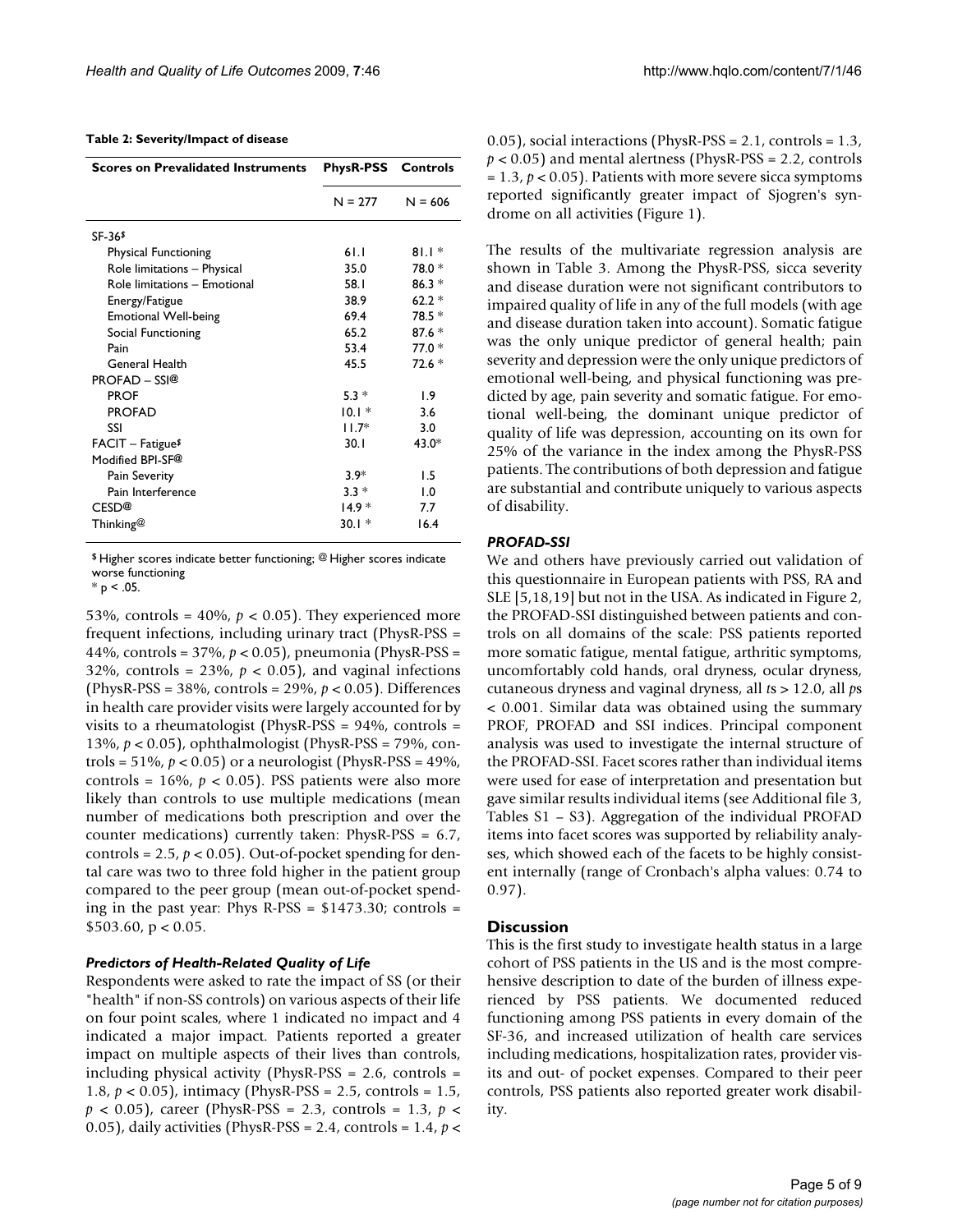<span id="page-5-0"></span>

**Figure 1 Impact of SS among patients with low and high sicca severity**.

The comparison to age and gender-matched controls suggests that the symptoms experienced by PSS patients are related to the disease and not attributable to natural processes of aging. Our data demonstrates that the reduction in health-related quality of life in PSS is similar to that experienced by patients with RA and SLE[\[3,](#page-7-3)[5,](#page-7-4)[20\]](#page-8-0). The reduction in quality of life experienced by PSS patients in our cohort is highlighted by comparison of the fatigue score, as measured by the FACIT-F, and the physical function component score of the SF-36 to that recently reported in a large cohort of Rheumatoid Arthritis patients with active disease who had failed anti-TNF therapy[[21\]](#page-8-1) The FACIT-F of 30.33 and the SF-36 role limitations, physical = 30.9 reported in the active RA group are strikingly similar to the scores of 30.1(FACIT-F) and 35.0 (SF-36 role limitations, physical) in our PSS cohort.

The characteristics of the patient population in terms of mean age, gender and duration of symptoms were similar to that previously reported in European PSS cohorts [[7](#page-7-5)[,22](#page-8-2)]. The mean time to diagnosis of 7 years in our patients is not unusual for PSS possibly due to the nonspecific nature of the presenting symptoms or to poor physician awareness of PSS in general and confirms that, despite a growing quantity of research regarding the severity of sicca symptoms and range of extra-glandular manifestations, recognition of the diagnosis is typically delayed for many years after the onset of sicca symptoms. Moreover, while we recognize the limitations of self-reported data, the patients identified by experienced physician investigators in this study as meeting current American European Consensus Criteria for diagnosis gave highly similar information in almost every category including rates of ocular and oral complications, key extra-glandular features such as Raynaud's, joint swelling, purpura, lung disease, and lymphoma to that previously reported in European cohorts $[6,23]$  $[6,23]$ . The validity of this sample is supported by the expected prevalence of dry eye and dry mouth, cardinal features of the disorder which are highly predictive of the diagnosis. The generalizability of the findings in the PhysR-PSS group is additionally supported by the highly similar parallel health data provided by the larger SSF-PSS group (see Additional file [2,](#page-7-15) Table S1 – S5).

<span id="page-5-1"></span>**Table 3: Multiple linear regression model of health quality in PSS patients and controls**

| <b>Predictor</b>                         | <b>SF-36 Domain Dependent Variable</b> |            |                             |                |                       |           |                |            |      |
|------------------------------------------|----------------------------------------|------------|-----------------------------|----------------|-----------------------|-----------|----------------|------------|------|
|                                          | <b>Physical Functioning</b>            |            | <b>Emotional Well-Being</b> |                | <b>General Health</b> |           |                |            |      |
|                                          | R <sup>2</sup>                         | $\beta$    | <b>SE</b>                   | R <sup>2</sup> | $\beta$               | <b>SE</b> | R <sup>2</sup> | $\beta$    | SE   |
| PhysR-PSS Patients $(n = 201)$ :         |                                        |            |                             |                |                       |           |                |            |      |
| Sicca severity (domain from SSI)         | 0.01                                   | 0.09       | 0.32                        | 0.00           | 0.03                  | 0.19      | 0.00           | $-0.06$    | 0.23 |
| Somatic fatigue (domain from PROFAD-SSI) | 0.07                                   | $-0.52***$ | 1.44                        | 0.01           | $-0.17$               | 0.87      | 0.08           | $-0.54***$ | 1.05 |
| Mental fatigue (domain from PROFAD-SSI)  | 0.00                                   | $-0.03$    | 1.34                        | 0.00           | $-0.03$               | 0.81      | 0.00           | $-0.03$    | 0.98 |
| Depression (CES-D)                       | 0.00                                   | 0.01       | 0.19                        | 0.25           | $-0.72***$            | 0.11      | 0.01           | $-0.12$    | 0.14 |
| Pain severity (domain from BPI)          | 0.04                                   | $-0.28***$ | 0.83                        | 0.02           | $0.18**$              | 0.50      | 0.00           | $-0.07$    | 0.60 |
| Age                                      | 0.05                                   | $-0.25***$ | 0.13                        | 0.00           | 0.05                  | 0.08      | 0.01           | 0.09       | 0.10 |
| Duration of disease                      | 0.00                                   | $-0.04$    | 0.20                        | 0.00           | 0.04                  | 0.12      | 0.00           | $-0.02$    | 0.14 |
| Controls ( $n = 498$ ):                  |                                        |            |                             |                |                       |           |                |            |      |
| Sicca severity (domain from SSI)         | 0.00                                   | $0.09*$    | 0.28                        | 0.00           | $-0.01$               | 0.18      | 0.01           | $-0.10*$   | 0.24 |
| Somatic fatigue (domain from PROFAD-SSI) | 0.05                                   | $-0.37***$ | 0.98                        | 0.00           | 0.00                  | 0.63      | 0.08           | $-0.46***$ | 0.85 |
| Mental fatigue (domain from PROFAD-SSI)  | 0.00                                   | 0.08       | 0.90                        | 0.00           | $-0.07$               | 0.58      | 0.01           | $0.13*$    | 0.79 |
| Depression (CES-D)                       | 0.00                                   | 0.01       | 0.12                        | 0.25           | $-0.65***$            | 0.08      | 0.01           | $-0.13**$  | 0.10 |
| Pain severity (domain from BPI)          | 0.08                                   | $-0.35***$ | 0.52                        | 0.00           | $-0.02$               | 0.34      | 0.01           | $-0.15***$ | 0.46 |
| Age                                      | 0.11                                   | $-0.34***$ | 0.06                        | 0.04           | $0.19***$             | 0.04      | 0.00           | $-0.05$    | 0.05 |

*Note*: The R-square values for the individual predictors are the incremental R-squares.

*Note*: All coefficients marked with one or more asterisks are significant by a two-tailed *t*-test.

 $* p < .05; ** p < .01; ** p > .001.$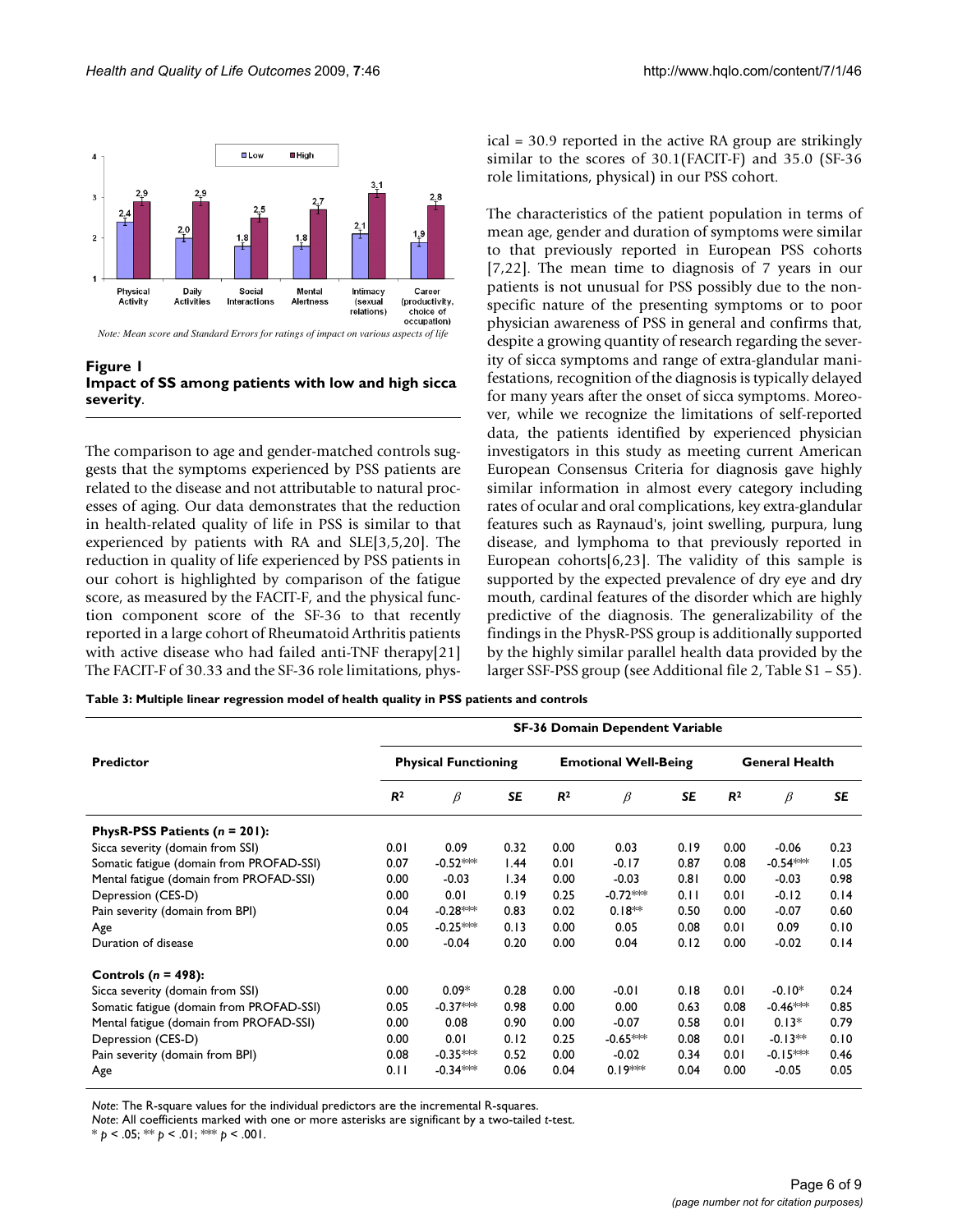<span id="page-6-0"></span>

Figure 2 **Ratings of fatigue and sicca severity on PROFAD-SSI domains among PhysR patients and controls**.

Morbidity related to sicca symptoms was high. On both the SF-36 and in the impact questions, patients with greater sicca severity did report poorer functioning (see Additional file [2](#page-7-15), Table S1 – S5). However, sicca severity did not contribute uniquely to health quality in any of the multivariate models.

Cultural differences between countries do not appear to contribute to health quality among patients with PSS. The functional impact of PSS in our patients is similar to that previously reported in European cohorts[\[4](#page-7-21)[,5](#page-7-4),[7](#page-7-5),[8](#page-7-2)] Subjective memory loss and concentration difficulties are commonly reported by PSS patients but do not contribute to disability independently of depression.

The relatively high rate of psychological and cognitive symptoms reported by patients in our cohort is consistent with data in the literature suggesting an increase in affective disorders in PSS [\[24](#page-8-4)[-27\]](#page-8-5). Our data on the prevalence of depression in PSS is consistent with that of previous studies. Valtysdottir measured psychological status in a Swedish cohort ( $N = 67$ ) of PSS patients and reported that possible depression was present in 30%, that 42% experienced symptoms of anxiety and 60–70% reported cognitive dysfunction[[28\]](#page-8-6). In another study, by the same group of investigators, it was also concluded that patients with PSS have more psychiatric symptoms and lower sense of well-being than patients with RA [\[29\]](#page-8-7). Despite somewhat different case selection criteria and use of different instruments, similar findings of increased psychological distress in SS have been a consistent finding between countries and among different cultural groups [\[30](#page-8-8)[-34](#page-8-9)]

While the PSS subjects reported significantly greater depression and cognitive symptoms than controls, mental fatigue (memory problems and difficulty concentrating) was not a unique predictor in any of the multivariate models. The relationship between the depression frequently encountered in PSS patients and cognitive impairment is not well understood. Fatigue and depression, along with pain, anxiety and sleep impairment can lead to

abnormal cognition. It is also the case that patients with depression over estimate the degree of cognitive dysfunction they are experiencing[[35](#page-8-10)]. More data is needed on the relationship between subjective cognitive function and cognitive performance in SS patients. It is possible that depression and cognitive impairment are independent but overlapping manifestations of central nervous system disorder in SS patients. A recent community based study[\[36](#page-8-11)] in which SLE patients were compared to those with Primary Sjogren's syndrome found similar rates of headaches (87% vs.78%), cognitive dysfunction 46% vs. 50%) and mood disorders (26% vs 33%). The lower incidence of CNS Sjogren's (14–22%) reported by participants in this survey suggests that the common complaints of headache, depression and symptoms of cognitive dysfunction are not usually diagnosed as CNS Sjogren's.

Patients who reported work disability also reported more frequent cognitive symptoms, as well as fatigue, pain and depression. However, factors predictive of work disability have not been examined previously in PSS, and it is unknown whether cognitive impairment contributes to work disability as has been shown previously in systemic lupus[[37\]](#page-8-12).

Our study design does have limitations pertaining to sampling methodology. No information was available from non-responders nor could non responders be recontacted as data was collected anonymously. However, the response rate of 50% among the patient samples is considered excellent for blind mailed surveys. Reliance on self-report data is also a weakness of this study however in general, all demographic and clinical data are in agreement with earlier findings. Further research is needed to confirm the impact of PSS on health resources and employment suggested by our data.

In summary, this survey of the health experiences reported by PSS subjects suggests a large unmet health burden. Delays in the diagnosis of Sjogren's syndrome may contribute to the psychological distress of unexplained symptoms and prevent the timely application of symptomatic therapies that are effective in preventing sicca related complications. Earlier diagnosis could potentially reduce morbidity attributable to sicca complications such as corneal scarring and tooth loss. Improved understanding of the neurobiology of pain and fatigue, as well as greater appreciation of the pervasive effects and reduced quality of life experienced by patients with PSS, is needed to reduce the health care costs and ultimately the burden of illness experienced by those with PSS.

# **Competing interests**

The Medical Authors of this paper received consultancy payments from Genentech for their time spent on ques-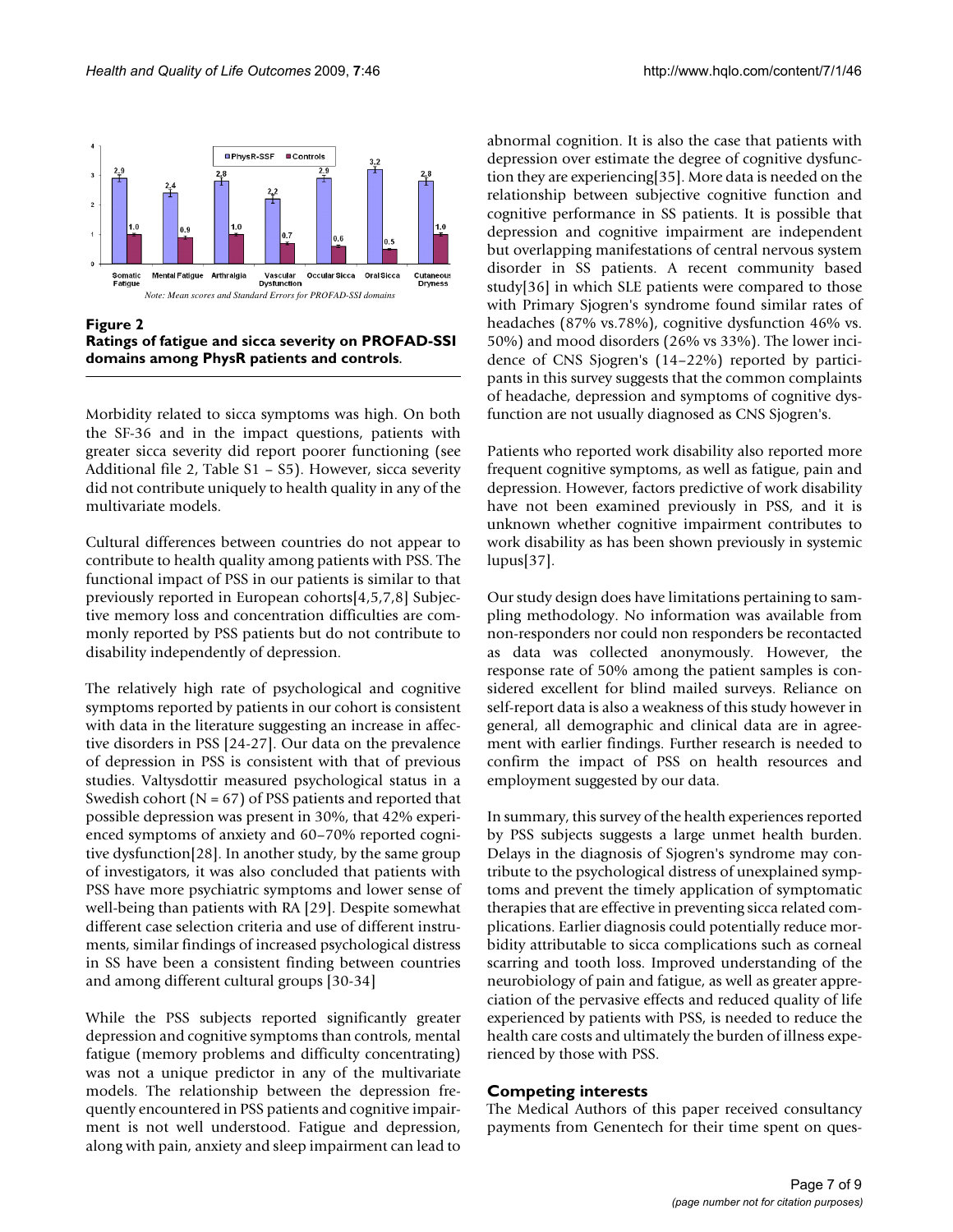tionnaire and project design, project implementation and data analysis in preparation for publication.

# **Authors' contributions**

BS participated in the design of the study, proposed the focus of this paper, and drafted this manuscript. SJB participated in the design of the study, directed the principal components analyses described in this paper and in the supplementary section, and drafted sections of this manuscript. PCF participated in the design of the study. FV participated in the design of the study. NM participated in the design of the methodology, managed data collection, conducted some of the analyses, and drafted sections of this manuscript. JCB conducted the multivariate regressions and the principal components analyses described in this paper, and drafted some of the results described in this paper. SO participated in the design of this study. LM participated in the design of this study. All authors read and approved the final manuscript.

# **Additional material**

# <span id="page-7-13"></span>**Additional file 1**

*The thinking scale. A description of Thinking Scale and its scoring.* Click here for file

[\[http://www.biomedcentral.com/content/supplementary/1477-](http://www.biomedcentral.com/content/supplementary/1477-7525-7-46-S1.doc) 7525-7-46-S1.doc]

# <span id="page-7-15"></span>**Additional file 2**

# *Comparison of physician office patients with patients recruited through the Sjogren's Syndrome Foundation. The data provided represent the statistical comparison of data from the physician-office patients*

*with the patient controls recruited via the Sjogren's Syndrome Foundation.*

### Click here for file

[\[http://www.biomedcentral.com/content/supplementary/1477-](http://www.biomedcentral.com/content/supplementary/1477-7525-7-46-S2.doc) 7525-7-46-S2.doc]

# <span id="page-7-19"></span>**Additional file 3**

### *Validation of the PROFAD-SSI among Sjogren's syndrome patients in the United States. The data provided represent the statistical validation of the PROFAD-SSI among Sjogren's syndrome patients in the United States.*

Click here for file

[\[http://www.biomedcentral.com/content/supplementary/1477-](http://www.biomedcentral.com/content/supplementary/1477-7525-7-46-S3.doc) 7525-7-46-S3.doc]

# **Acknowledgements**

It would not have been possible to carry out this project without the enthusiastic support of Steven Taylor and the Sjögren's Syndrome Foundation, USA and the members who took part in this survey. We would also like to thank the Rheumatologists and Oral Medicine specialists, Drs Steven Carsons, Stuart Kassan, Athena Papas, Nelson Rhodus, Daniel Small, Harry Spiera and Neil Stahl as well as their patients who participated in this project. We would like to thank Karen Choueiri at Harris Interactive for the support and careful reviews that she provided in the preparation of this paper. We would like to thank Dr. Jasvinder Singh, Associate Professor of Medicine, University of Minnesota for the careful reviews and helpful comments provided on this paper.

# **References**

- <span id="page-7-0"></span>1. Daniels TE, Fox PC: **Salivary and oral components of Sjogren's syndrome.** *Rheum Dis Clin North Am* 1992, **18(3):**572-589.
- <span id="page-7-1"></span>2. Thomas E, Hay EM, Hajeer A, Silman AJ: **Sjogren's syndrome: A community-based study of prevalence and impact.** *Brit J Rheumatol* 1998, **37:**1069-76.
- <span id="page-7-3"></span>3. Sutcliffe N, Stoll T, Pyke S, Isenberg DA: **[Functional disability and](http://www.ncbi.nlm.nih.gov/entrez/query.fcgi?cmd=Retrieve&db=PubMed&dopt=Abstract&list_uids=9458204) [end-organ damage in patients with systemic lupus and](http://www.ncbi.nlm.nih.gov/entrez/query.fcgi?cmd=Retrieve&db=PubMed&dopt=Abstract&list_uids=9458204) [Sjogren's syndrome.](http://www.ncbi.nlm.nih.gov/entrez/query.fcgi?cmd=Retrieve&db=PubMed&dopt=Abstract&list_uids=9458204)** *J Rheumatol.* 1998, **25(1):**63-68.
- <span id="page-7-21"></span>4. Tensing EK, Solovieva SA, Tervahartiala T, Nordstrom DC, Laine M, Niissalo S, Konttinen YT: **[Fatigue and health profile in sicca syn](http://www.ncbi.nlm.nih.gov/entrez/query.fcgi?cmd=Retrieve&db=PubMed&dopt=Abstract&list_uids=11407086)[drome of Sjogren's and non-Sjogren's syndrome origin.](http://www.ncbi.nlm.nih.gov/entrez/query.fcgi?cmd=Retrieve&db=PubMed&dopt=Abstract&list_uids=11407086)** *Clin Exp Rheumatol.* 2001, **19(3):**313-316.
- <span id="page-7-4"></span>5. Strombeck B, Ekdahl C, Manthorpe R, Wikstrom I, Jacobsson LT: **Health-related quality of life in primary Sjogren's syndrome, rheumatoid arthritis and fibromyalgia compared to normal population data using the SF-36.** *Scand J Rheumatology* 2000, **29:**20-8.
- <span id="page-7-20"></span>6. Belenguer R, Ramos-Casals M, Brito-Zeron P, del Pino J, Sentis J, Aguilo S, Font J: **[Influence of clinical and immmunological](http://www.ncbi.nlm.nih.gov/entrez/query.fcgi?cmd=Retrieve&db=PubMed&dopt=Abstract&list_uids=15971423) [parameters on the health-related quality of life of patients](http://www.ncbi.nlm.nih.gov/entrez/query.fcgi?cmd=Retrieve&db=PubMed&dopt=Abstract&list_uids=15971423) [with primary Sjogren's syndrome.](http://www.ncbi.nlm.nih.gov/entrez/query.fcgi?cmd=Retrieve&db=PubMed&dopt=Abstract&list_uids=15971423)** *Clin Exp Rheumatol.* 2005, **23(3):**351-356.
- <span id="page-7-5"></span>7. Champey J, Corruble E, Gottenberg JE, Buhl C, Meyer T, Caudmont C, Berge E, Pellet J, Hardy P, Mariette X: **Quality of Life and Psychological Status in Patients with Primary Sjogren's Syndrome and Sicca Symptoms without Autoimmune Features.** *Arth Rheumatism* 2006, **55:**451-457.
- <span id="page-7-2"></span>8. Bowman SJ, Booth DA, Platts RG, UK Sjogren's Interest Group: **[Measurement of fatigue and discomfort in primary Sjogren's](http://www.ncbi.nlm.nih.gov/entrez/query.fcgi?cmd=Retrieve&db=PubMed&dopt=Abstract&list_uids=15039495) [syndrome using a new questionnaire tool.](http://www.ncbi.nlm.nih.gov/entrez/query.fcgi?cmd=Retrieve&db=PubMed&dopt=Abstract&list_uids=15039495)** *Rheumatology* 2004, **43:**758-764.
- <span id="page-7-6"></span>9. Rostron J, Rogers S, Longman L, Kaney S, Field EA: **Health-related quality of life in patients with Primary Sjogren's Syndrome and Xerostomia: a comparative study.** *Gerondontology* 2002, **19:**53-59.
- <span id="page-7-7"></span>10. Mertzanis P, Abetz L, Rajagopalan K, Espindle D, Chalmers R, Snyder C, Caffery B, Erdington T, Simpson T, Nelson JD, Begley C: **The Relative Burdern of Dry Eye in Patient's Lives: Comparisons to a U.S. Normative Sample.** *Invest Opthalmol Vis Sci* 2005, **46:**46-50.
- <span id="page-7-8"></span>11. Vitali C, Bombardieri S, Jonsson R, Moutsopoulos HM, Alexander EL, Carsons SE, Daniels TE, Fox PC, Fox RI, Kassan SS, Pillemer SR, Talal N, Weisman MH, the European Study Group on Classification Criteria for Sjogren's Syndrome: **[Classification criteria for Sjogren's](http://www.ncbi.nlm.nih.gov/entrez/query.fcgi?cmd=Retrieve&db=PubMed&dopt=Abstract&list_uids=12006331) [syndrome: a revised version of the European criteria pro](http://www.ncbi.nlm.nih.gov/entrez/query.fcgi?cmd=Retrieve&db=PubMed&dopt=Abstract&list_uids=12006331)[posed by the American-European Consensus Group.](http://www.ncbi.nlm.nih.gov/entrez/query.fcgi?cmd=Retrieve&db=PubMed&dopt=Abstract&list_uids=12006331)** *Ann Rheum Dis* 2002, **61:**544-8.
- <span id="page-7-9"></span>12. Ware JE, Sherbourne CD: **[The MOS 36-item Short-form Health](http://www.ncbi.nlm.nih.gov/entrez/query.fcgi?cmd=Retrieve&db=PubMed&dopt=Abstract&list_uids=1593914) [Survey \(SF-36\): Conceptual framework and item selection.](http://www.ncbi.nlm.nih.gov/entrez/query.fcgi?cmd=Retrieve&db=PubMed&dopt=Abstract&list_uids=1593914)** *Med Care* 1992, **30:**473-483.
- <span id="page-7-10"></span>13. Cleeland CS, Nakamura Y, Mendoza TR, Edwards KR, Douglas J, Serlin RC: **[Dimensions of the impact of cancer pain in a four](http://www.ncbi.nlm.nih.gov/entrez/query.fcgi?cmd=Retrieve&db=PubMed&dopt=Abstract&list_uids=8951920) [country sample: new information from multidimensional](http://www.ncbi.nlm.nih.gov/entrez/query.fcgi?cmd=Retrieve&db=PubMed&dopt=Abstract&list_uids=8951920) [scaling.](http://www.ncbi.nlm.nih.gov/entrez/query.fcgi?cmd=Retrieve&db=PubMed&dopt=Abstract&list_uids=8951920)** *Pain* 1996, **67:**267-273.
- <span id="page-7-11"></span>14. Yellen SB, Cella DF, Webster K, Blendowski C, Kaplan E: **Measuring fatigue and other anemia-related symptoms with the Functional Assessment of Cancer Therapy (FACT) measurement system.** *Journal of Pain and Symptom Management* 1997, **13:**63-74.
- <span id="page-7-12"></span>15. Yu EB, Shikiar R, Howard K, Kalunian KC, Petrillo J, Thompson C, Brunetta P, Laouri M: **Validation of LUP-QOL: A Lupus-specific Measure of Health-Related Quality of Life.** *Eular* 2006.
- <span id="page-7-14"></span>16. Radloff LS: **The Center for Epidemiology Studies Scale for Depression: A Self-Report depression scale for research in the general population.** *Appl Psychol M* 1977, **3:**383-401.
- <span id="page-7-16"></span>17. Fox PC, Bowman SJ, Segal B, Vivino FB, Murukutla N, Choueiri K, Ogale S, McLean L: **[Oral Involvement in Primary Sjogren's Syn](http://www.ncbi.nlm.nih.gov/entrez/query.fcgi?cmd=Retrieve&db=PubMed&dopt=Abstract&list_uids=19047665)[drome.](http://www.ncbi.nlm.nih.gov/entrez/query.fcgi?cmd=Retrieve&db=PubMed&dopt=Abstract&list_uids=19047665)** *J Am Dent Assoc* 2008, **139(12):**1592-601.
- <span id="page-7-17"></span>18. Strombeck B, Theander E, Jacobsson LT: **Assessment of fatigue in primary Sjogren's Syndrome: the Swedish version of the Profile of Fatigue.** *Scand J Rheumatology* 2005, **34:**455-459.
- <span id="page-7-18"></span>19. Bowman SJ, Booth DA, Platts RG, Field A, Rostron J, UK Sjögren's Interest Group: **[Validation of the Sicca Symptoms Inventory](http://www.ncbi.nlm.nih.gov/entrez/query.fcgi?cmd=Retrieve&db=PubMed&dopt=Abstract&list_uids=12784400)**